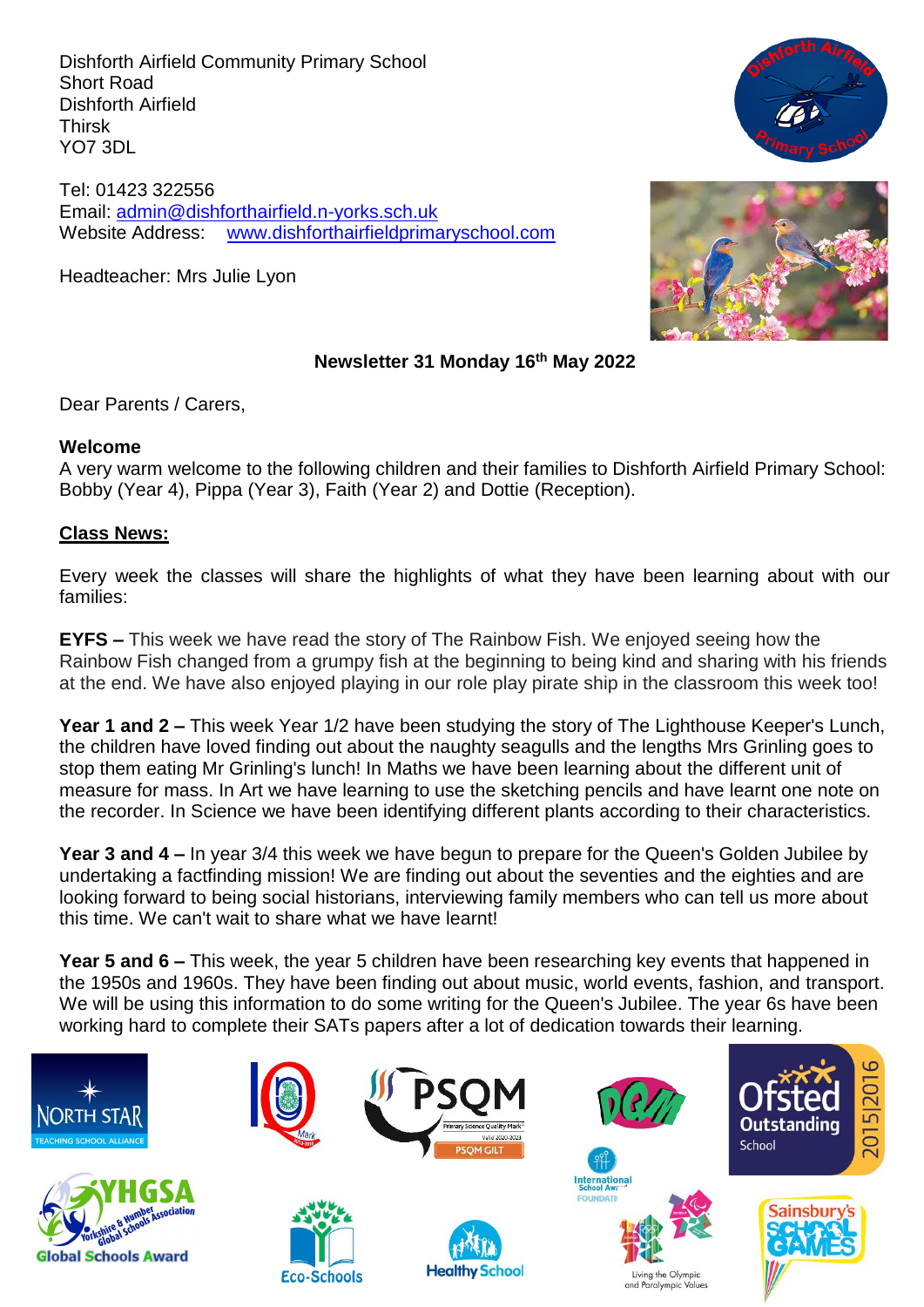## **National Curriculum Assessments at the end of Key Stage 1 and 2**

### **Key Stage 2 Assessments – Year 6**

Last week the children in Year 6 took national curriculum tests in English grammar, punctuation and spelling, English reading and mathematics. The tests help measure the progress pupils have made and identify if they need additional support in a certain area. The tests are also used to assess schools' performance and to produce national performance data.

At the end of the summer term the test results will be reported in: • English grammar, punctuation and spelling • English reading and mathematics.

**Teacher assessment:** As there is no test for English writing, this will be reported as a teacher assessment judgement. This is a judgement the teacher will make, based on the child's work at the end of key stage 2. Parents will also receive a teacher assessment judgement for science.

### **Key Stage 1 Assessments – Year 2**

The teacher is responsible for judging the standards Year 2 children are working at in English reading, English writing, mathematics and science, by the end of key stage 1. To help inform those judgements, pupils sit national curriculum tests in English and mathematics, commonly called SATs. The tests are a tool for teachers to help them measure the children's performance and identify their needs as they move into key stage 2. They also allow teachers to see how the children are performing against national expected standards. The tests can be taken any time during May and they are not strictly timed. Pupils may not even know they are taking them as many teachers will incorporate them into everyday classroom activities.

Teachers will use the results from these tests, along with the work the children have done throughout the year, to help them reach their own judgements about how the children are progressing at the end of key stage 1. These teacher assessment judgements will be reported to parents by the end of the summer term.

## **Year 1 Phonic Screen Check**

Children in Year 1 will take the phonic screen check during the period week commencing  $6<sup>th</sup>$  June – 17<sup>th</sup> June. The outcome of this check is reported to parents by the end of the summer term.

## **Year 4 Multiplication Check**

Children in Year 4 will take the national multiplication check in June during a three-week window commencing on the 6<sup>th</sup> June. The outcome of this check is reported to parents by the end of the summer term.

## **Reading**

Reminder: Please make sure your child is reading every night and it is written in their diary. Their diary and reading book need to come into school each day to be checked. It is so important that the children are reading for a minimum of 20 minutes each day. Thank you for your support.

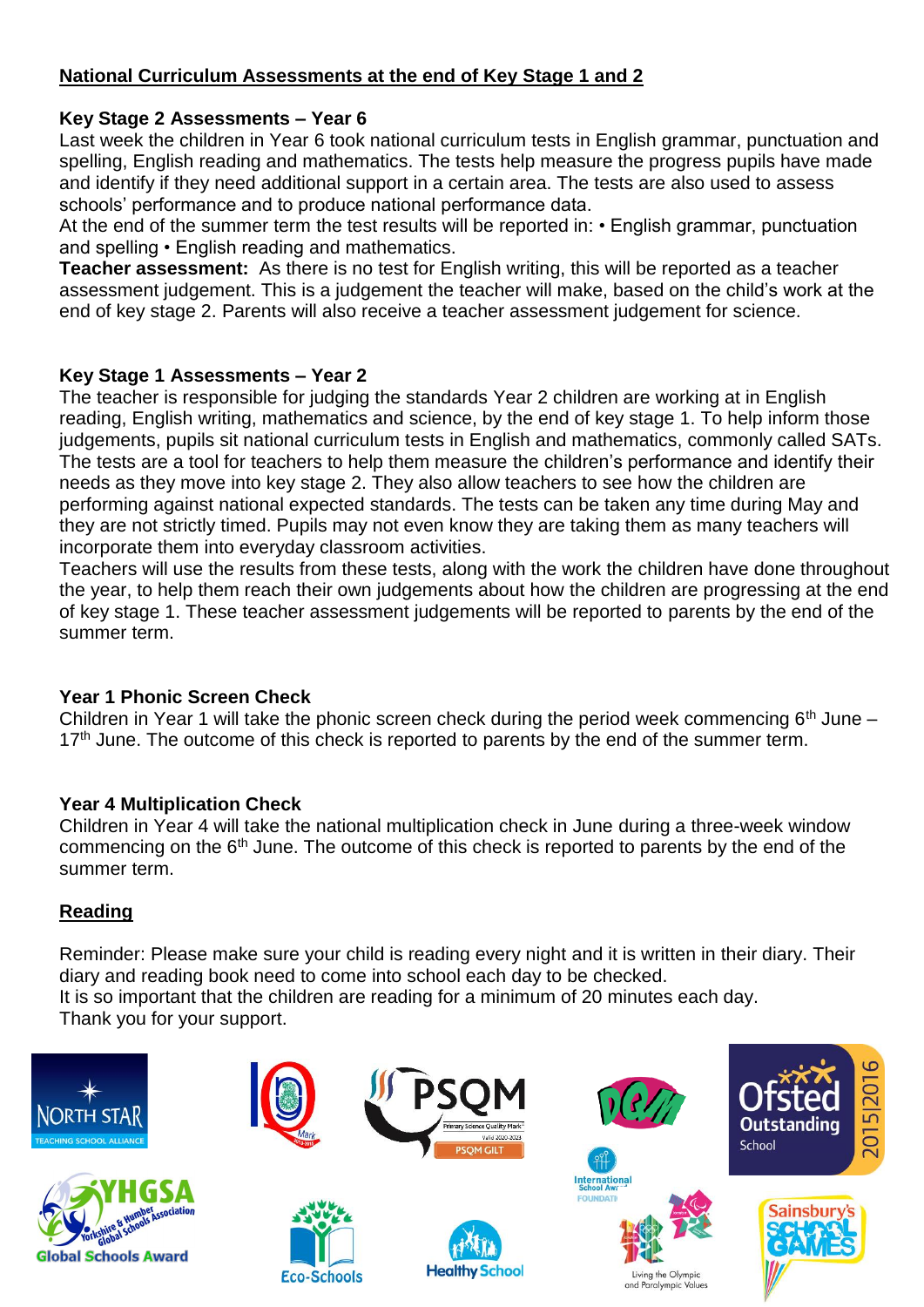## **Platinum Jubilee – Friday 27th May at 10am**

We are holding a celebration to mark the Platinum Jubilee on Friday 27<sup>th</sup> May starting at 10.00am. We are hoping for a dry day as this will be held outside. Please bring your own chairs / rugs to sit on. After the performance from the children, refreshments will be available for a donation.

We would be very grateful if families could send in cupcakes or tray bake donations on the morning of Friday 27<sup>th</sup> May

A wet weather plan will be in place should we be unlucky – if this occurs and we have to be indoors, the format will need to change and numbers will be limited to two per family – so fingers crossed for a dry day!

## **Sun Cream**

Please can I ask parents to ensure the children have sun cream applied to them before they come to school in the morning when the forecast is due to be sunny and also please do send into school a bottle of sun cream labelled with your child's name on it so that they can apply it when necessary over the summer months – thank you.

## **Promotional School Dinner on 19th May**

Chicken Wrap with Tiger Fries

(v) Pasta in a Tomato Sauce with Cheesy Flatbread

\*\*\*\*\*\*\*\*\*\*\*\*\*\*\*\*\*\*\*\*\*\*\*\*\*\*\*\*\*\*\*\*\*\*

Power up Chocolate Cereal Bar

# **Promotional School Dinner 27th May – A Royal Tea Party**

A selection of homemade sandwiches

Cheese Straws

Homemade Sausage Rolls

Vegetable Sticks

\*\*\*\*\*\*\*\*\*\*\*\*\*\*\*\*\*\*\*\*\*\*\*\*\*\*\*\*\*\*\*\*\*

Celebration Cupcake







**Eco-Schools** 









and Paralympic





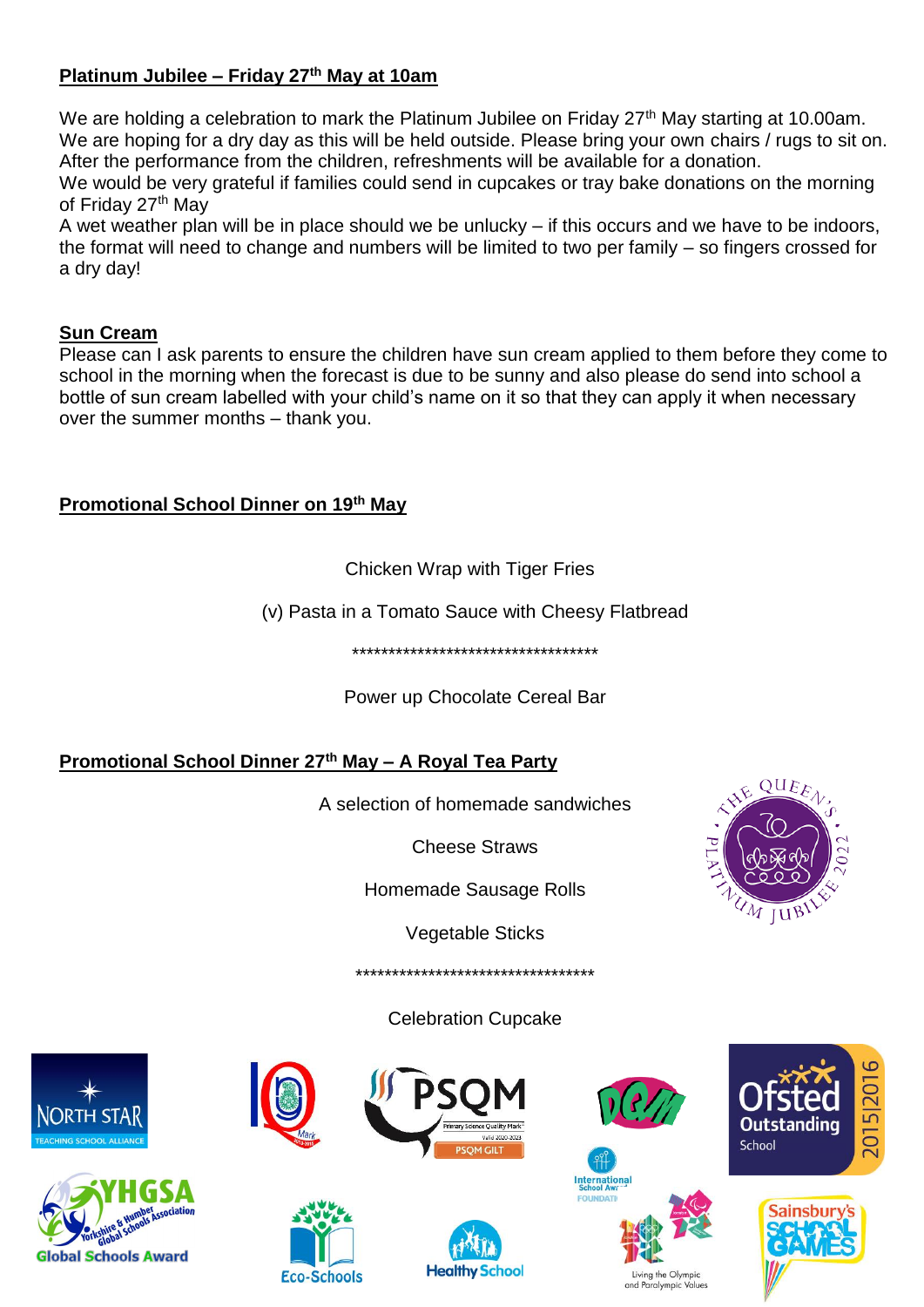### **School Dinners May**

The price for dinner is £2.75 per meal (£13.75 per week). The cost for the month of May is £52.25. Please ensure your Parent Pay account is up to date.

#### **School Uniform**

A polite reminder that children need to wear school shoes as part of their uniform. In summer, girls can wear checked dresses – either blue or red. Again, school shoes are part of the summer uniform as opposed to sandals or flip flops. Children still need practical footwear for school that protects their feet, allows them to move about and climb on trim trails!

#### **Makaton sign of the week**

We have a growing number of children in school who are using Makaton to support their communication. During assemblies, we are continuing on developing some basic signs.

This week's sign is Doll.

Here is a link to the Makaton site. https://wetalkmakaton.org/



### **AWARDS**

#### **Celebration Assembly**

On Friday, we have our Celebration Assembly. This week the following children were given our weekly awards;

#### **Celebration Cup**

This week the cup goes to someone who always tries their best and puts in 100% effort with whatever she is asked to do. She listens carefully during class discussions and is becoming more and more confident in her own ability to work independently. She is a kind and helpful member of the class and an excellent role model to others.

Congratulations and well done to …

Shanaya!

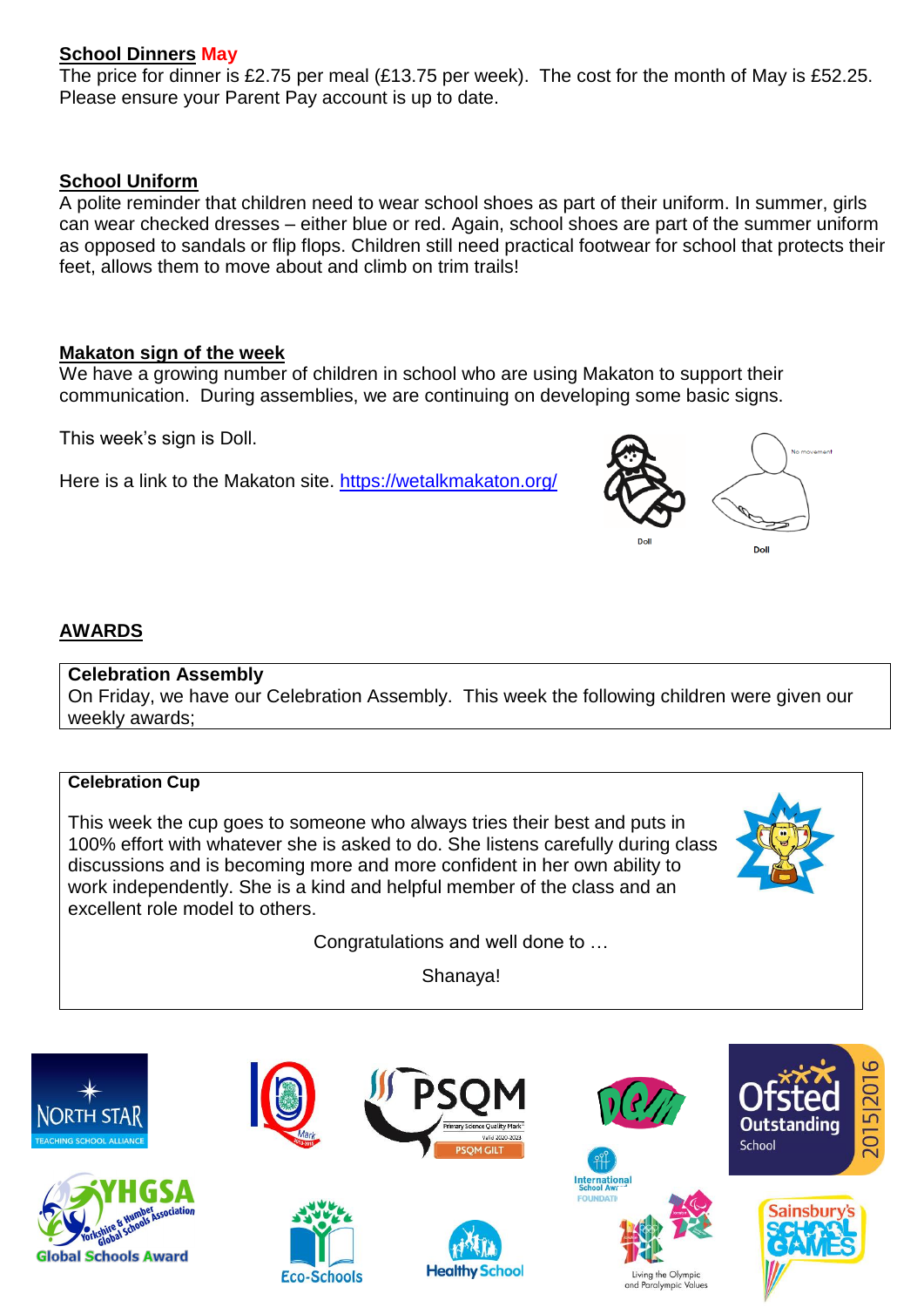#### **Ribbons**



**EYFS** – The ribbon this week goes to someone who is trying really hard with their reading. They are becoming more confident blending and are beginning to recognise more of their common exception words. Well done to Lexa!

**Year 1 / 2 –** The ribbon this week goes to someone who has been working exceptionally hard on their writing. This person is trying to make their writing bigger so that it easier to read and remember their finger spaces. We have all been proud of their hard work and effort... keep it up. Well done Kiera!

**Year 3 / 4** – The ribbon this week goes to someone who always has a positive attitude to school and her learning. She is a joy to teach as she demonstrates our school values to the full. Well done Kelsey!

**Year 5 / 6** – This week the ribbon goes to a group of children who have worked hard on the lead up to their SATS. This group of children have shown dedication, determination and have impressed us with their attitude towards their learning. Well done to all year 6s! Kai, Alyssa, Ewan, Joseph, Michael, Romika, Miley and Nicole!

#### **Values in Action**

This week our Values award goes to someone who has demonstrated our school values of resilience and compassion.

This person carried on in SATs revision when she found it hard and she is always being kind to people.

The values award goes to Miley who was nominated by Nicole and Alexia.

Well done, Miley!

### **Attendance**

Good attendance at school is key to your child's progress.

| Week Commencing 9th May 2022 |          |          |                 |  |  |  |
|------------------------------|----------|----------|-----------------|--|--|--|
| <b>Reception</b>             | Year 1/2 | Year 3/4 | <b>Year 5/6</b> |  |  |  |
| 100%                         | 98%      | 96%      | 98%             |  |  |  |

Kind regards,